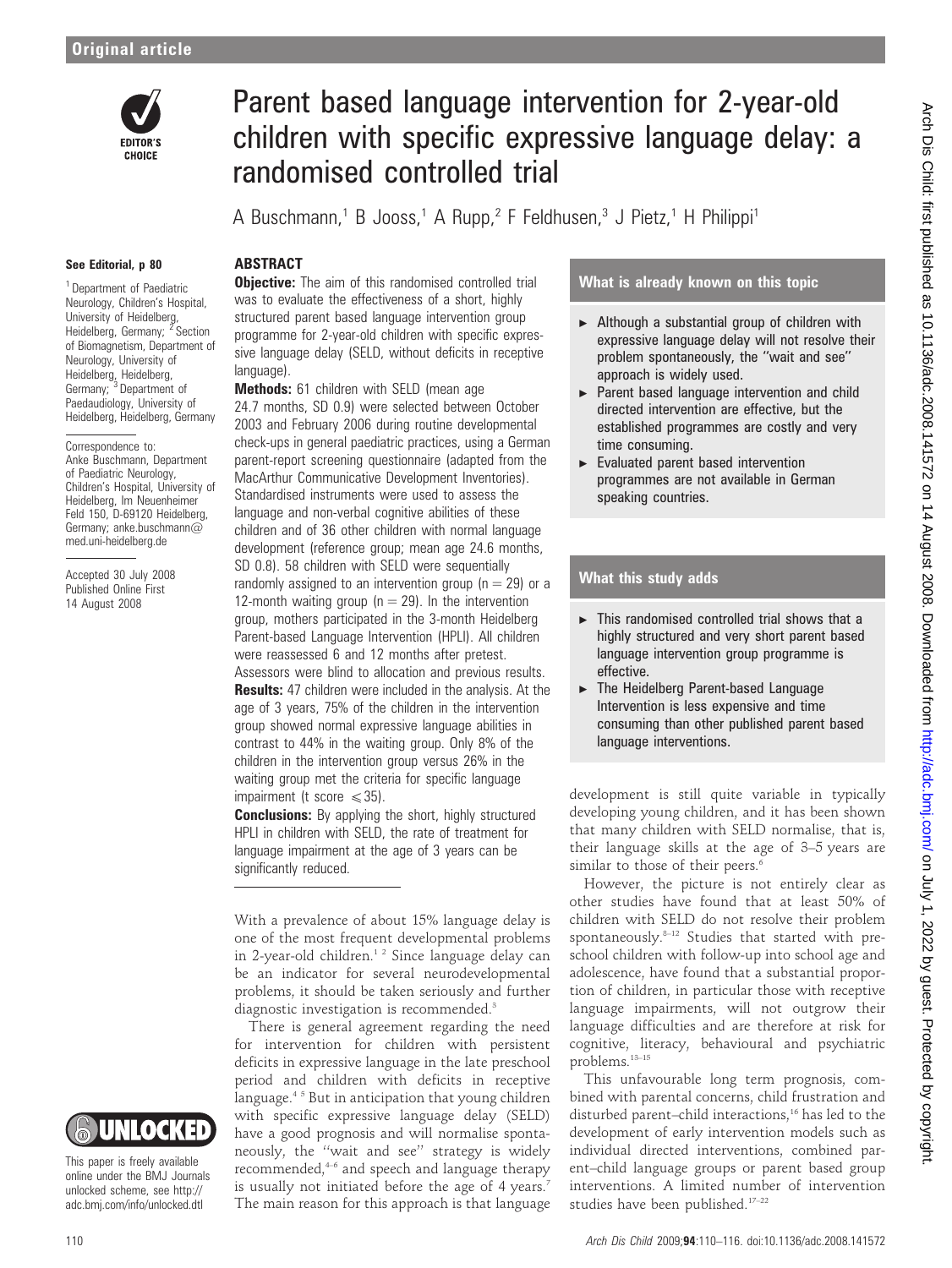

Figure 1 Flowchart of patient involvement in the study.

Different parent based group approaches are effective<sup>19-22</sup> and well established in North America and the UK, but they do not seem to be cheaper or less time consuming than individual directed interventions.<sup>21</sup> Evaluated parent based intervention programmes are not available in German speaking countries.

The purpose of this study was to examine the effectiveness of a short and highly structured parent based language intervention group programme for 2-year-old children with SELD. The main hypothesis was that 2-year-old children with SELD whose mothers participate in the intervention, will show improved expressive language abilities 6 and 12 months after pretest in comparison to children with SELD in a waiting group. The results of both clinical groups were compared to the results of a matched reference language-normal sample. Confirmation of significant intervention effects might have substantial practical implications for providing support for children with SELD.

## **METHOD**

#### Study design

The randomised controlled trial (RCT), completed in the Children's Hospital, University of Heidelberg, utilised a pretest–post-test control group design with follow-up 12 months after pretest.

Arch Dis Child 2009;94:110-116. doi:10.1136/adc.2008.141572 111

Based on three frequently cited studies, a power calculation for single sided t tests was used to determine the sample size.<sup>19 23</sup> <sup>24</sup> If  $\alpha$  was set at 0.05 and  $\beta$  was 0.80, 14 subjects per group were required. It was decided to aim for a sample size of 20 subjects per group.

Randomisation was carried out sequentially after pretest to achieve a balanced parallel group design stratified for gender and maternal school education because earlier studies found a correlation between maternal education and language development at the age of 3 and 4 years.<sup>11</sup> Randomisation was carried out using opaque sealed envelopes. Post-test and follow-up diagnostics were carried out by different assessors who were blinded to previous results and allocation.

The study received ethical approval from the Ethics Committee of the University of Heidelberg.

## **Participants**

Sixty one children with SELD were selected from a sample of children with language delay, identified in general paediatric practices during free routine developmental check-ups at 21– 24 months of age from October 2003 to February 2006.<sup>3</sup> Inclusion criteria were singletons born at term without pre-, peri- or postnatal complications and a German speaking family background. Exclusion criteria were chronic hearing deficits,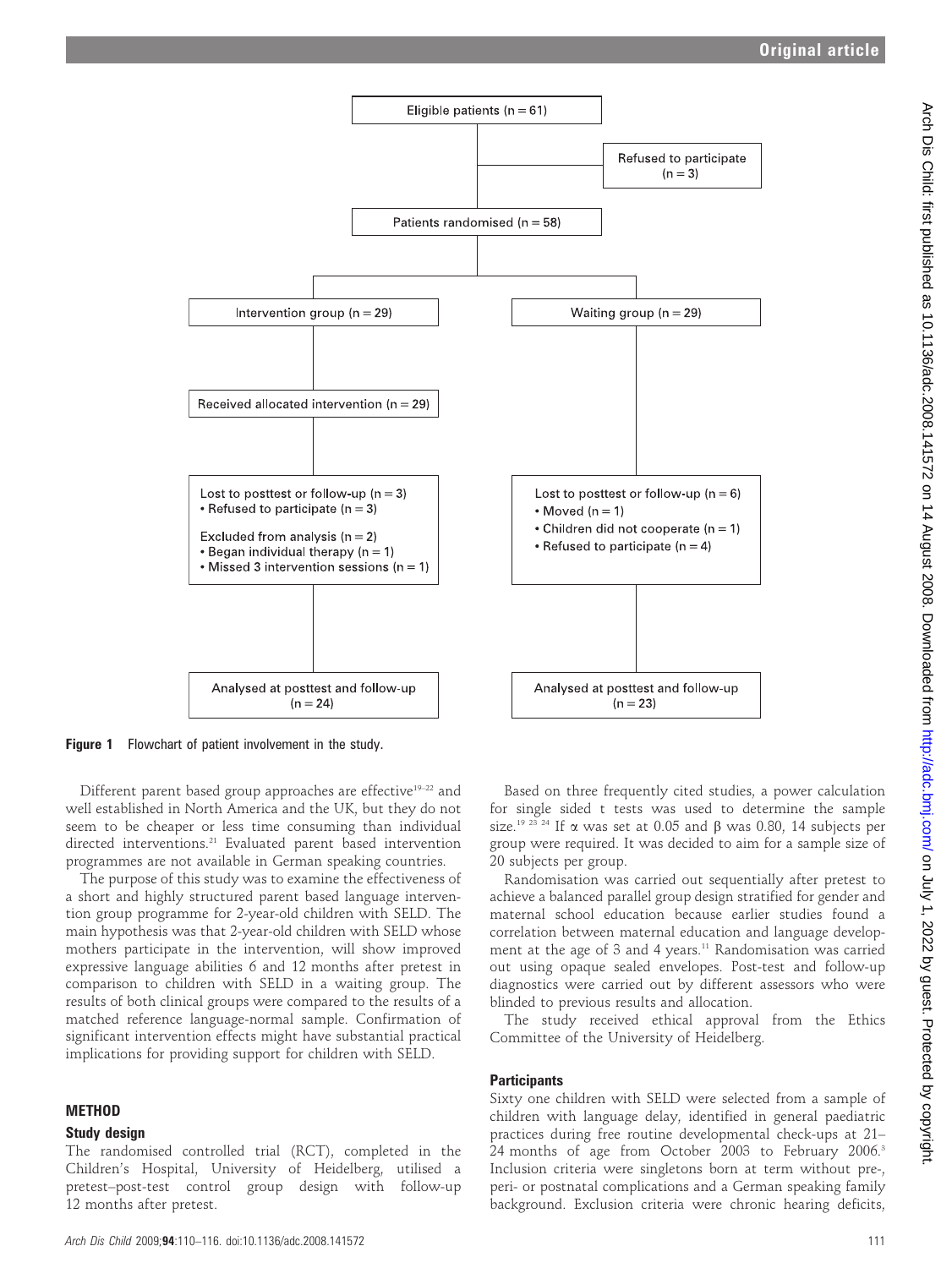|                                                   | Intervention<br>group, $n = 24$<br>$(13 \text{ males}$<br>11 females) | Waiting group,<br>$n = 23$<br>$(11$ males/<br>12 females) | Fisher's<br>exact<br>test* | LN group,<br>$n = 36$<br>$(20 \text{ males}$<br>16 females) |
|---------------------------------------------------|-----------------------------------------------------------------------|-----------------------------------------------------------|----------------------------|-------------------------------------------------------------|
| Birth order, %                                    |                                                                       |                                                           | 0.22 NS                    |                                                             |
| First born                                        | 20.8                                                                  | 43.5                                                      |                            | 41.7                                                        |
| Second born                                       | 62.5                                                                  | 39.1                                                      |                            | 50.0                                                        |
| Third or fourth born                              | 16.7                                                                  | 17.4                                                      |                            | 8.3                                                         |
| Family history of SLD (1st degree), %             | 50.0                                                                  | 43.5                                                      | 0.77 NS                    | 2.8                                                         |
| Age of mothers at birth, mean (SD), years: months | 32:1(3:8)                                                             | 33:7(4:3)                                                 |                            | 31:7(4:4)                                                   |
| Maternal school education (years in school), %    |                                                                       |                                                           | 0.58 NS                    |                                                             |
| No/low graduation (8-9)                           | 12.5                                                                  | 8.7                                                       |                            | 11.1                                                        |
| Middle school graduation (10)                     | 37.5                                                                  | 56.5                                                      |                            | 47.2                                                        |
| High school graduation (13)                       | 50.0                                                                  | 34.8                                                      |                            | 41.7                                                        |
| Maternal work situation, %                        |                                                                       |                                                           | 0.57 NS                    |                                                             |
| Full time employment                              | 8                                                                     | 4                                                         |                            | 3                                                           |
| Part time employment                              | 38                                                                    | 52                                                        |                            | 44                                                          |
| House wife                                        | 54                                                                    | 44                                                        |                            | 53                                                          |
|                                                   |                                                                       |                                                           |                            |                                                             |

Table 1 Demographic and clinical data of children in the intervention group, the waiting group and a reference language-normal group

\*Comparison of intervention and waiting group.

LN, language-normal; NS, not significant; SLD, speech and language disorder.

persistent middle ear effusion accompanied by a significant hearing loss of  $>20$  dB, visual impairments, genetic syndromes, pervasive developmental disorders or other diseases with a known influence on language development, deficits in receptive language and/or in non-verbal cognitive abilities, and previous language intervention. The children were between 24 and 27 months of age at entry into the study (mean age 24.7 months, SD 0.9). None of these children had reached the critical cut-off of 50 words in their expressive vocabulary as measured by the parent-report screening questionnaire ELFRA-2.25

Nine families dropped out before follow-up. Two families from the intervention group were excluded from analysis, resulting in a final sample of 47 children with SELD (fig 1).

To obtain a reference language-normal group, an advertisement was placed in a local newspaper. A total of 36 children (mean age 24.6 months, SD 0.8) were matched as closely as possible with respect to age, sex, birth order and maternal school education.

Demographic and clinical data are presented in table 1.

## Measures

During the routine paediatric check-up, parents completed the ELFRA-2 (the German version of the MacArthur Communicative Development Inventories), $26$  a reliable and easy to use parent-report screening questionnaire for the early identification of children with language delay.<sup>27</sup>

At pretest, children were tested with the widely used developmental language test for 2-year-old children (SETK-2), a standardised and norm-referenced instrument to examine the language status of German speaking children.<sup>28</sup> Two subtests measure language comprehension and two subtests measure word production (naming objects/pictures) and sentence production (explaining pictures). Cognitive abilities were assessed with the Mental Scale of the Bayley Scales of Infant Development, 2nd edition, Netherlands version (BSID-II-NL) which offers norms for a general mental developmental index (MDI) and for a non-verbal MDI.<sup>29</sup> Only children with normal non-verbal cognitive abilities (non-verbal MDI>85) were included. Audiometric testing was carried out for all children to exclude those with persistent middle ear effusion accompanied by a significant hearing loss of  $>20$  dB. A neurological examination was performed by a paediatric neurologist to exclude children with neurological diseases.

At post-test, expressive language was standardised assessed with the two production subtests of the SETK-2; in addition, parents completed the ELFRA-2 questionnaire.

At follow-up, expressive language was tested with the two production subtests of the SETK 3–5, a standardised and normreferenced instrument to examine the language status of German speaking preschool children (reliability coefficients 0.62–0.86).30 Language production was measured with the subtest Encoding Semantic Information (ESI) in the same manner as with the two production subtests of the SETK-2. The other subtest measures the ability of plural forming (PF). Parents completed the ELFRA-2 questionnaire research version, which includes six additional syntactic items for better differentiation of 3-year-old children.<sup>25</sup>

Results within normal limits ( $t$  score  $\geq 40$ ) in both production subtests of the SETK 3–5 indicated the child had caught up. Specific language impairment was defined by a t score of more than 1.5 SD below the mean  $(\leq 35)$  in at least one production subtest of the SETK 3–5.

All diagnostic sessions were recorded on videotape.

## Intervention programme

The intervention used was the Heidelberg Parent-based Language Intervention (HPLI), $3132$  a highly structured and interactive programme developed for use with a group of 5–10 parents. The 3-month programme consisted of seven 2 h and one 3 h session 6 months later.

The HPLI is based on an interactive model of language intervention, which presumes that optimised parental input will provide better language learning opportunities for children.<sup>33</sup> Parents are introduced to child oriented, interaction promoting and language modelling techniques.<sup>34</sup> Sharing picture books is one of the main topics of the programme, since picture book sharing is an ideal time to initiate communication as well as being a prototypical situation for learning words at the age of 2.<sup>24</sup>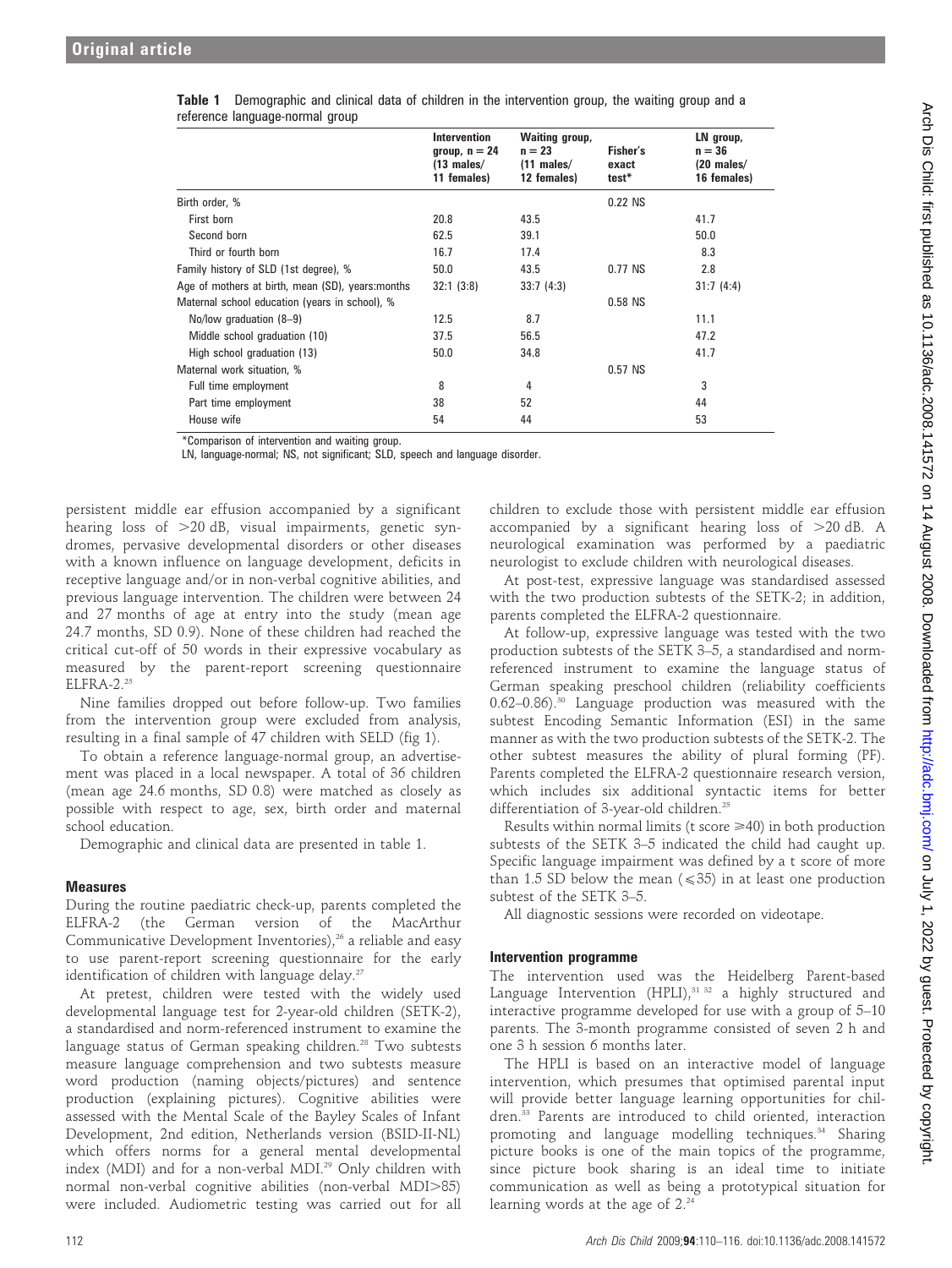|  |  | Table 2 Pretest comparisons on language and cognitive abilities |  |  |  |  |  |
|--|--|-----------------------------------------------------------------|--|--|--|--|--|
|--|--|-----------------------------------------------------------------|--|--|--|--|--|

|                                   | Inter-<br>vention<br>group,<br>$n = 24$ | <b>Waiting</b><br>group,<br>$n = 23$ | LN group,<br>$n = 36$ | <b>ANOVA</b>         |         | <b>Comparison of</b><br>intervention and<br>waiting groups |                          | <b>Comparison of</b><br>intervention and<br>LN groups |                 | <b>Comparison of</b><br>waiting and LN<br>groups |         |
|-----------------------------------|-----------------------------------------|--------------------------------------|-----------------------|----------------------|---------|------------------------------------------------------------|--------------------------|-------------------------------------------------------|-----------------|--------------------------------------------------|---------|
| <b>Pretest</b>                    | Mean (SD)                               | Mean (SD)                            | Mean (SD)             | F value <sup>q</sup> | p Value | t Score**                                                  | p Value                  |                                                       | t Score p Value | t Score                                          | p Value |
| Assessment of language abilities  |                                         |                                      |                       |                      |         |                                                            |                          |                                                       |                 |                                                  |         |
| ELFRA-2 (parent report)*          |                                         |                                      |                       |                      |         |                                                            |                          |                                                       |                 |                                                  |         |
| Age in months                     | 23.9(1.0)                               | 24.5(0.8)                            | 24.2(0.7)             | $F(2,80) = 2.9$      | 0.062   | $-2.2$                                                     | 0.034                    | $-1.5$                                                | 0.155           | 1.1                                              | 0.263   |
| Vocabulary                        | 16.6(8.9)                               | 14.3(9.9)                            | 160.9 (44.2)          | $F(2,80) = 238.9$    | < 0.001 | 0.8                                                        | 0.404                    | $-19.0$                                               | < 0.001         | $-19.2$                                          | < 0.001 |
| Syntax                            | 1.0(2.0)                                | 1.0(2.1)                             | 24.9(9.1)             | $F(2,80) = 150.3$    | < 0.001 | $-0.1$                                                     | 0.942                    | $-15.2$                                               | < 0.001         | $-15.1$                                          | < 0.001 |
| Morphology                        | 0(0)                                    | 0(0)                                 | 8.0(3.8)              | $F(2,80) = 104.5$    | < 0.001 | $\overline{\phantom{m}}$                                   | $\overline{\phantom{0}}$ | $-12.7$                                               | < 0.001         | $-12.7$                                          | < 0.001 |
| SETK-2+                           |                                         |                                      |                       |                      |         |                                                            |                          |                                                       |                 |                                                  |         |
| Age in months                     | 24.5(0.9)                               | 24.9(0.9)                            | 24.6(0.8)             | $F(2,80) = 1.3$      | 0.277   | $-1.5$                                                     | 0.130                    | $-0.9$                                                | 0.395           | 0.9                                              | 0.369   |
| Comprehension:                    |                                         |                                      |                       |                      |         |                                                            |                          |                                                       |                 |                                                  |         |
| Words                             | 52.2(8.8)                               | 50.9(5.6)                            | 56.3(7.2)             | $F(2,80) = 4.6$      | 0.015   | 0.6                                                        | 0.561                    | $-1.9$                                                | 0.064           | $-3.2$                                           | 0.002   |
| Sentences                         | 51.0(7.9)                               | 49.0(7.5)                            | 58.4 (10.4)           | $F(2,80) = 9.2$      | < 0.001 | 0.9                                                        | 0.390                    | $-3.1$                                                | 0.003           | $-4.0$                                           | < 0.001 |
| Productiont                       |                                         |                                      |                       |                      |         |                                                            |                          |                                                       |                 |                                                  |         |
| Words                             | 31.1(2.7)                               | 30.7(3.8)                            | 57.4 (8.8)            | $F(2,80) = 177.0$    | < 0.001 | 0.5                                                        | 0.657                    | $-16.6$                                               | < 0.001         | $-16.0$                                          | < 0.001 |
| Sentences                         | 37.2(2.9)                               | 35.9(4.1)                            | 55.0(7.4)             | $F(2,80) = 113.9$    | < 0.001 | 1.3                                                        | 0.218                    | $-13.1$                                               | < 0.001         | $-12.8$                                          | < 0.001 |
| Assessment of cognitive abilities |                                         |                                      |                       |                      |         |                                                            |                          |                                                       |                 |                                                  |         |
| BSID-II-NLS                       |                                         |                                      |                       |                      |         |                                                            |                          |                                                       |                 |                                                  |         |
| <b>MDI</b>                        | 96.2(6.9)                               | 95.3(8.1)                            | 114.3 (10.5)          | $F(2,80) = 43.7$     | < 0.001 | 0.4                                                        | 0.714                    | $-8.0$                                                | < 0.001         | $-7.8$                                           | < 0.001 |
| Non-verbal MDI                    | 115.2 (10.1)                            | 109.6 (12.6)                         | 116.5 (10.5)          | $F(2,80) = 2.9$      | 0.063   | 1.7                                                        | 0.101                    | $-0.5$                                                | 0.64            | $-2.2$                                           | 0.034   |

"Raw score; †SETK-2, for description of this language test see Buschmann et al<sup>2</sup>; ‡t score normative means are 50 (SD 10); §standard score normative means are 100 (SD 15); "ANOVA over all three groups; \*\*two sided t test adjusted for multiple testing using Bonferroni corrections.

BSID-II-NL, Bayley Scales of Infant Development, 2nd edn, Netherlands version; ELFRA-2, [Parent report screening questionnaire for early identification of children at risk]; LN, language-normal; MDI, mental developmental index; SETK-2, [Developmental language test for 2-year-old children].

The intervention started when the children were about 25 months old. To achieve comparability only mothers took part; about seven mothers took part in each group. All sessions took place at the Children's Hospital, University of Heidelberg and were conducted by the first author who had developed the HPLI.

## Statistical analysis

Statistical analysis was performed using SAS (v 8.01). Frequency differences between groups were tested for using the  $\chi^2$  or Fisher's exact test. Pretest comparisons were made using analysis of variance (ANOVA) followed by two sided t tests. A series of ANOVAs, single sided t tests, calculation of effect sizes (Cohen's d)<sup>35</sup> and repeated measurements MANOVAs (using the non-verbal MDI as a covariate) were administered to test for treatment effects. All hypotheses were directional, so the one tailed probability level was set at 0.05.

## RESULTS

The results are presented in three sections below: (1) pretest, (2) post-test and (3) follow-up comparisons of the intervention group, waiting group and reference language-normal group.

## Pretest comparisons

The three groups differ significantly on all language scores and on general mental abilities (ANOVA, table 2). The intervention and waiting groups did not differ significantly on any of the demographic data (table 1) or on any language score (table 2). Language comprehension was age appropriate in both clinical groups. The language-normal group differ significantly from the intervention and waiting groups on all language scores (table 2) and on the variable family history of speech and language disorder (SLD)  $(\chi^2 \text{ test}, \text{ p} < 0.001)$ .

## Post-test comparisons

At post-test all three groups showed an improvement in parent reported language scores. The language-normal group scored significantly higher compared with the clinical groups on all language scores (table 3). Children in the intervention group demonstrated greater gains than children in the waiting group in parent reported vocabulary, morphology, syntax as well as in both production subtests of the SETK-2, with medium to very large effect sizes (table 3). Regarding mean t scores, both clinical groups showed improvement in the subtest word production. However, in the subtest sentence production, only the intervention group improved their mean t score (tables 2 and 3).

## Follow-up comparisons

## Between groups

Twelve months after pretesting all three groups showed a further increase in parent reported language scores. The language-normal group scored significantly higher compared with the clinical groups on all language scores. Significant group differences between the intervention and waiting groups were found for parent reported vocabulary and morphology as well as for the subtest Encoding Semantic Information (ESI) (table 3).

Figure 2 shows the means and the 95% confidence intervals for language production test scores at pretest, post-test and follow-up for the intervention and waiting groups. The two production subtests of the SETK-2 were combined at pretest and post-test. At follow-up the subtest Encoding Semantic Information (ESI) was used for analysis. A repeated measurements MANOVA (with the non-verbal MDI as covariate) showed a significant main effect for group  $(F(1, 97) = 8.23,$  $p = 0.006$ ) as well as a significant interaction between group and tests  $(F(2, 39) = 3.80, p = 0.026)$ , but not a significant test effect (F(2, 39) = 2.26,  $p = 0.11$ ) for language production at follow-up. For the subtest Plural Forming (PF), a group effect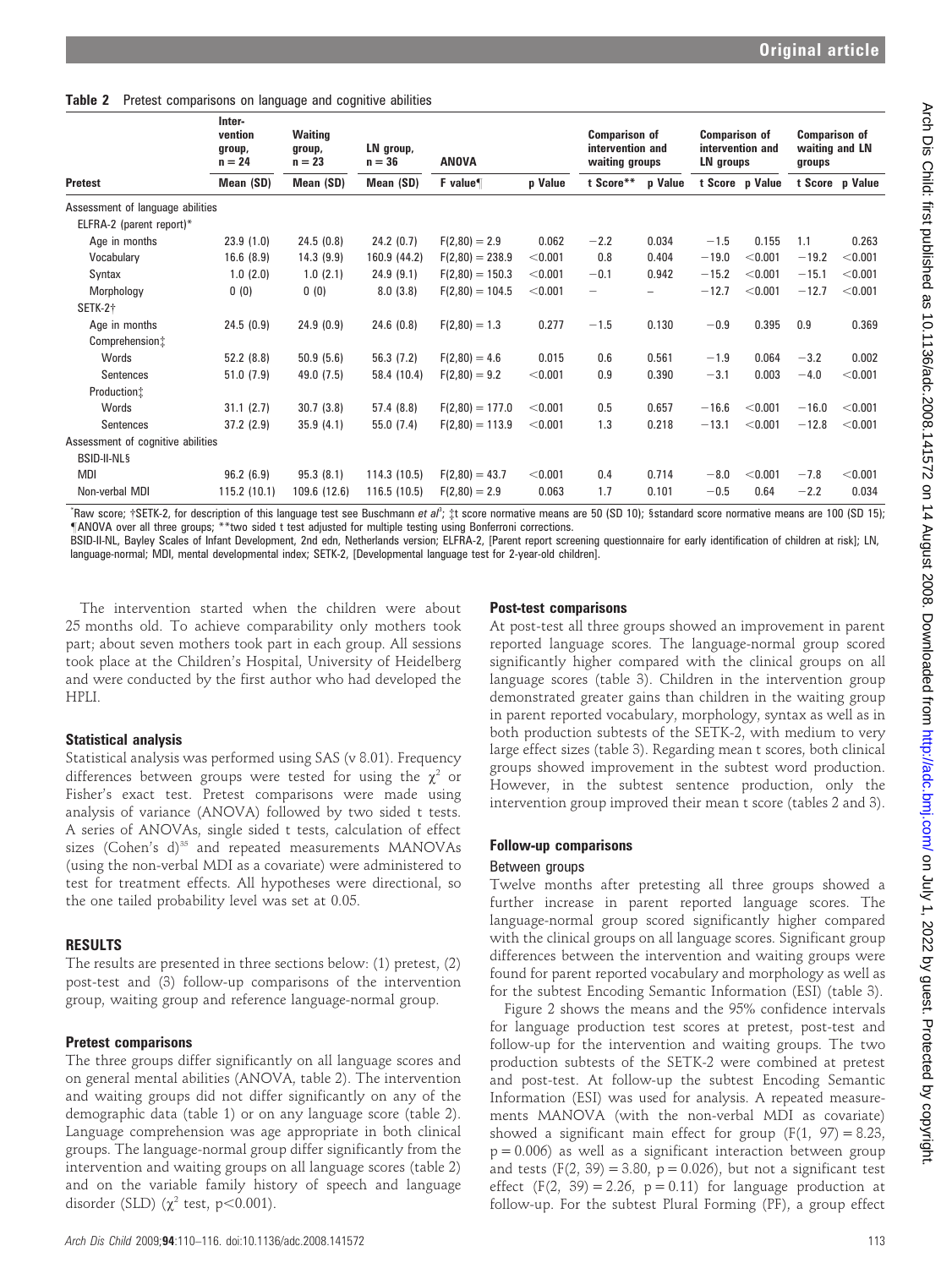

Figure 2 T scores (mean value, 95% confidence interval) for language production at pretest, post-test and follow-up for the intervention and waiting groups.

 $(F(1, 92) = 2.84, p = 0.1)$  and an interaction between group and tests  $(F(2, 33) = 2.65, p = 0.08)$  were found, but they failed the 0.05 significance level. There was no test effect  $(F(2, 33) = 0.31,$  $p = 0.74$ ) (adjusted by Greenhouse-Geisser).

#### Across time

For language production a very significant time effect between pretest, post-test and follow-up (F(1, 29) = 51.16, p<0.001) and an interaction between time and group  $(F(1, 29) = 7.59)$ ,  $p = 0.008$ ) was revealed.

## Number of individuals who ''caught up''

At follow-up, 18 children (75%) in the intervention group, 10 children (43.5%) in the waiting group and all children in the language-normal group showed results within the normal limits  $(t \text{ score} \geq 40)$  for expressive language. In the intervention group, two children (8.3%) fulfilled the diagnosis of specific language impairment (t score  $\leq 35$ ) versus six children (26.1%) in the waiting group and none in the language-normal group. There was no significant difference regarding gender (1) or maternal school education (2) between intervention group children who ''caught up'' in comparison to those who showed continuing impaired expressive language ((1)  $p = 0.17$ , (2)  $p = 0.29$ , Fisher's exact test) or between children in the waiting group who caught up compared to children with persistent impaired expressive language  $((1)$   $p = 0.21$ ;  $(2)$   $p = 0.67$ .

## Cost effectiveness

The HPLI costs £270 per child. In Germany the cost of one individual directed therapy session is £28. Because individual therapy for children with specific language impairment takes an average of 43 sessions,<sup>7</sup> the labour costs amount to £1204 per child. As six children in the intervention group needed individual directed therapy, the labour costs amounted to £13 704 for the whole intervention group, including the cost of the HPLI and the expected cost for additional individual directed therapy for the six children. In the waiting group 13 children needed individual therapy, so the expected cost was £15 652.

## **DISCUSSION**

In this RCT we examined the effectiveness of the HPLI in a group of 2-year-old children with SELD. The results support previous evidence that early parent based language intervention is effective in the short term.<sup>19</sup> During the 6- and 12-month intervals, children in the intervention group made developmental gains in vocabulary and grammatical abilities over and above the maturational changes seen in the waiting group. However, the most important result was that the percentage of children who showed standardised scores within normal limits in expressive language and therefore had caught up with their peers at the age of 3, was 75% in the intervention group in contrast to 44% in the waiting group. Thus, the percentage of children who needed to start additional individual directed language therapy was significantly lower in the intervention group compared to the waiting group. These differences are suggested to be the result of participating in a highly structured and short parent based language intervention. These findings support previous evidence that the interactive style of mothers may be optimised to provide a superior language learning environment and accelerate the language development of latetalking toddlers.<sup>19</sup>

Since the subjects showed only expressive language delay, the results cannot be generalised to children with additional deficits in receptive language or to children with concurrent cognitive deficits. In addition, despite impressive improvement due to our intervention, the expressive language abilities of the intervention group remained significantly lower compared to the language-normal group.

The importance of the HPLI as an effective prevention programme is underscored by the fact that there is only little evidence for the effectiveness of individual therapy implemented in preschool children.<sup>36</sup> Compared to the established Hanen Parent Programme (HPP),<sup>37</sup> the HPLI offers a more structured approach, takes a shorter time and is less expensive and time consuming.21 It is carried out without home visits by a single HPLI-trained therapist.

The results of our study have important clinical implications for providing support for children with SELD. Currently, parent report screening questionnaires such as the MacArthur Communicative Development Inventories are seldom used in German speaking countries to identify children with language delay, even though they can be easily used in general paediatric practice.<sup>27</sup> One reason for their low acceptance could be that currently there are no guidelines on how to most appropriately provide support for children with language delay. While the wait and see approach is widely used, it cannot be recommended on the basis of our results for the following reasons. First, the heterogeneity of children with language delay makes further diagnostic work-up necessary.<sup>3</sup> Second, the persistence of language impairments in a substantial number of children together with related educational, social-emotional and behavioural problems clearly indicates the need for early language intervention that helps children develop normal linguistic functioning as quickly as possible. One possible approach is a parent based intervention with the advantage that parents are perceived to be competent partners in the facilitation of language development. According to our results, the HPLI also seems to be successful in families with low socio-economic status.

The results of this RCT show that the HPLI is an effective and cost saving approach in providing support for children with SELD. Further follow-up investigations are necessary to evaluate the long term effectiveness of the HPLI.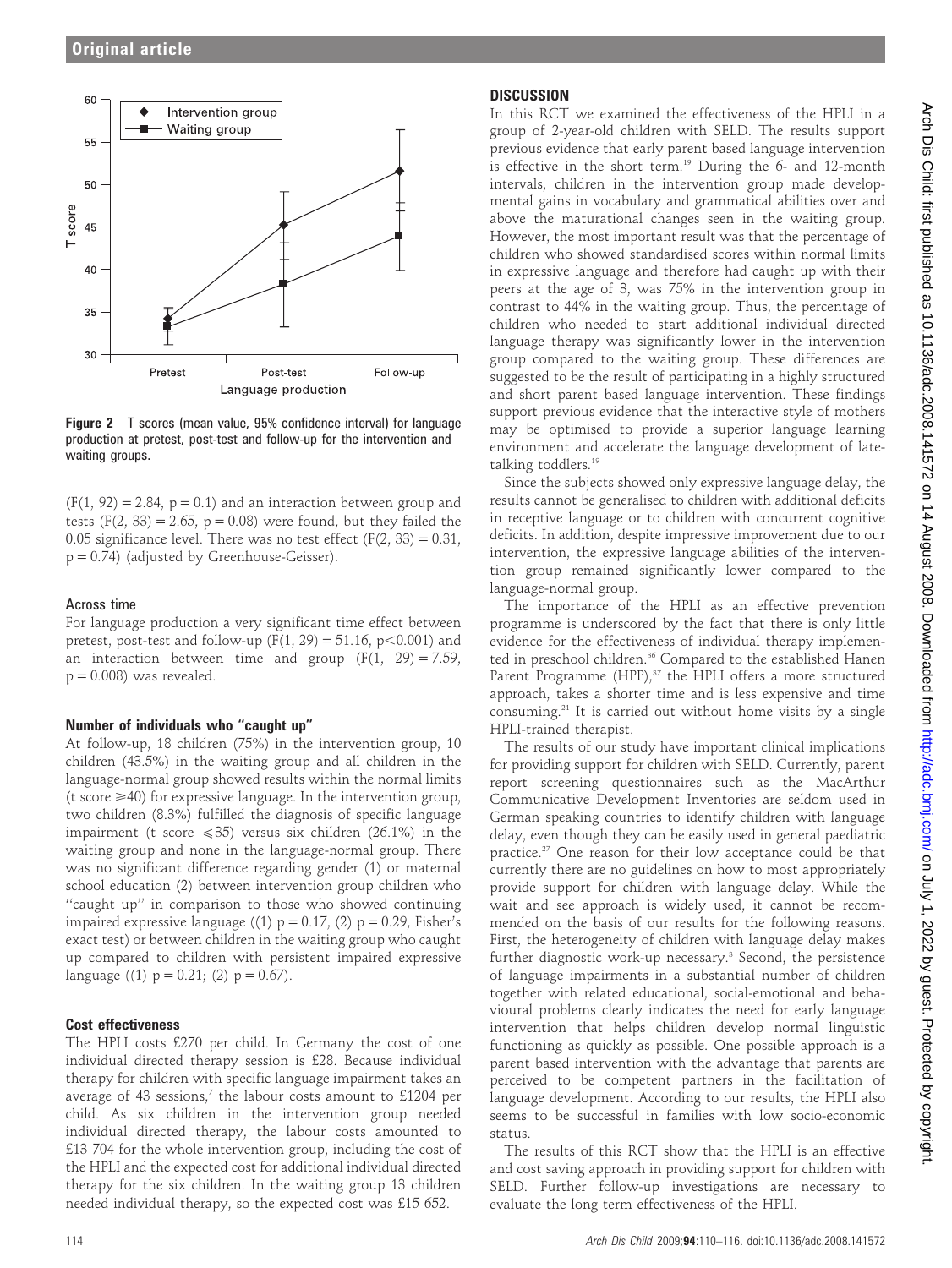Table 3 Post-test and follow-up comparisons on language abilities Table 3 Post-test and follow-up comparisons on language abilities

|                                                                                                                                                                                                                                                                              |                              |                     |                         |                                    |                    |                        | <b>ANOVA</b>                                                                                |         |                  | Comparison of intervention |                | intervention and<br>Comparison of |         | waiting and LN<br>Comparison of |         |
|------------------------------------------------------------------------------------------------------------------------------------------------------------------------------------------------------------------------------------------------------------------------------|------------------------------|---------------------|-------------------------|------------------------------------|--------------------|------------------------|---------------------------------------------------------------------------------------------|---------|------------------|----------------------------|----------------|-----------------------------------|---------|---------------------------------|---------|
|                                                                                                                                                                                                                                                                              | Intervention group, $n = 24$ |                     | Waiting group, $n = 23$ |                                    | LN group, $n = 36$ |                        |                                                                                             |         |                  | and waiting group          |                | <b>CN</b> group                   |         | dnoub                           |         |
|                                                                                                                                                                                                                                                                              | Mean (SD)                    | $95%$ CI $\ddagger$ | Mean (SD)               | ಠ<br>95%                           | Mean (SD           | ō<br>95%               | F value <sup>§</sup>                                                                        | p Value | t Score          | p Value <sup>4</sup>       | $\mathbf{d}^*$ | t Score                           | p Value | t Score                         | p Value |
| Post-test                                                                                                                                                                                                                                                                    |                              |                     |                         |                                    |                    |                        |                                                                                             |         |                  |                            |                |                                   |         |                                 |         |
| Age in months                                                                                                                                                                                                                                                                | 30.5(0.9)                    |                     | 31.0(1.0)               |                                    | 30.6(0.6)          |                        | $F_{(2,80)} = 1.9$                                                                          | 0.156   | $-1.5$           | 0.134                      | $\overline{1}$ | $-0.2$                            | 0.844   | $\frac{6}{1}$                   | 0.115   |
| ELFRA-2 (parent report)*                                                                                                                                                                                                                                                     |                              |                     |                         |                                    |                    |                        |                                                                                             |         |                  |                            |                |                                   |         |                                 |         |
| Vocabulary                                                                                                                                                                                                                                                                   | 140.7 (57.3)                 | 117 to 165          | 96.3 (64.0)             | 124<br>69 to                       | 219.5 (26.8)       | 210 to 229             | $= 48.1$<br>$F_{(2,80)}$                                                                    | < 0.001 | 2.5              | 0.016                      | 0.73           | $-6.3$                            | < 0.001 | $-8.8$                          | < 0.001 |
| Syntax                                                                                                                                                                                                                                                                       | 22.9 (7.1)                   | 20 to 26            | 13.5(9.0)               | $\overline{1}$<br>10 <sub>to</sub> | 40.2 (8.9)         | 43<br>37 to 4          | $= 76.3$<br>$F_{(2,80)}$                                                                    | < 0.001 | 4.0              | < 0.001                    | 1.16           | $-8.4$                            | < 0.001 | $-11.2$                         | < 0.001 |
| Morphology                                                                                                                                                                                                                                                                   | 7.0(4.2)                     | $5$ to $9$          | 4.0 (4.1)               | ဖ<br>2 to                          | 13.9(2.8)          | 13 to 15               | 58.5<br>$F_{(2,80)} = 5$                                                                    | < 0.001 | 2.5              | 0.017                      | 0.72           | $-7.0$                            | < 0.001 | $-10.2$                         | < 0.001 |
| SETK-2†                                                                                                                                                                                                                                                                      |                              |                     |                         |                                    |                    |                        |                                                                                             |         |                  |                            |                |                                   |         |                                 |         |
| Word production                                                                                                                                                                                                                                                              | 49.4 (10.2)                  | 45 to 54            | 41.0 (12.4)             | 46<br>36 to                        | 56.9 (8.4)         | 8<br>54 to 1           | $F_{(2,80)} = 17.3$                                                                         | < 0.001 | 2.5              | 0.016                      | 0.74           | $-3.0$                            | 0.005   | $-5.4$                          | < 0.001 |
| Sentence production                                                                                                                                                                                                                                                          | 41.0 (5.3)                   | 39 to 43            | 35.3(5.8)               | 38<br>33 <sub>to</sub>             | 56.8 (11.1)        | 53 to 61               | $F_{(2,80)} = 52.2$                                                                         | < 0.001 | 3.5              | 0.001                      | 1.03           | $-7.4$                            | < 0.001 | 9.7                             | < 0.001 |
| Follow-up                                                                                                                                                                                                                                                                    |                              |                     |                         |                                    |                    |                        |                                                                                             |         |                  |                            |                |                                   |         |                                 |         |
| Age in months                                                                                                                                                                                                                                                                | 37.3(1.3)                    | 36 to 40            | 38.0(1.7)               | 42<br>36 <sub>to</sub>             | 37.4(1.2)          | 36 to 40               | $F_{(2,80)} = 2.1$                                                                          | 0.125   | $-1.6$           | 0.114                      | Ï              | $\circ$                           | 0.967   | $\overline{11}$                 | 0.090   |
| ELFRA-2 (parent report)*                                                                                                                                                                                                                                                     |                              |                     |                         |                                    |                    |                        |                                                                                             |         |                  |                            |                |                                   |         |                                 |         |
| Vocabulary                                                                                                                                                                                                                                                                   | 216.9 (36.9)                 | 91 to 260           | 178.0 (65.6)            | 260<br>18 <sub>to</sub>            | 246.0 (16.5)       | 240 to 252             | $F_{(2,80)} = 19.2$                                                                         | < 0.001 | 2.5              | 0.018                      | 0.73           | $-3.6$                            | 0.001   | $-4.9$                          | < 0.001 |
| Syntax                                                                                                                                                                                                                                                                       | 43.3 (12.0)                  | $21$ to $59$        | 34.4(18.9)              | 65<br>$\frac{10}{2}$               | 56.6 (4.0)         | 58<br>55 to            | 24.7<br>ī<br>$F_{(2,80)}$                                                                   | < 0.001 | $\frac{0}{1}$    | 0.062                      | 0.67           | $-5.2$                            | < 0.001 | $-5.5$                          | < 0.001 |
| Morphology                                                                                                                                                                                                                                                                   | 12.5(3.3)                    | 4 to 16             | 9.2(5.7)                | $\approx$<br>$\frac{10}{2}$        | 15.5(1.0)          | $\frac{6}{1}$<br>15 to | 22.6<br>$F_{(2,80)} = 7$                                                                    | < 0.001 | 2.4              | 0.021                      | 0.71           | $-4.4$                            | < 0.001 | 5.3                             | < 0.001 |
| SETK 3-5†                                                                                                                                                                                                                                                                    |                              |                     |                         |                                    |                    |                        |                                                                                             |         |                  |                            |                |                                   |         |                                 |         |
| Encoding Semantic                                                                                                                                                                                                                                                            | 51.6(11.2)                   | 32 to 81            | 43.9 (9.1)              | 29<br>$27$ to                      | 60.2 (10.4)        | 57 to 64               | $F_{(2,80)} = 17.8$                                                                         | < 0.001 | 2.6              | 0.013                      | 0.75           | $-3.0$                            | 0.005   | $-6.3$                          | < 0.001 |
| Information, ESI                                                                                                                                                                                                                                                             |                              |                     |                         |                                    |                    |                        |                                                                                             |         |                  |                            |                |                                   |         |                                 |         |
| Plural Forming, PF                                                                                                                                                                                                                                                           | 48.0 (9.3)                   | 30 to 67            | 45.5 (10.0)             | 29<br>30 <sub>to</sub>             | 57.1 (8.9)         | 54 to 60               | $F_{(2,80)} = 13.0$                                                                         | < 0.001 | $\overline{0}$ . | 0.376                      | 0.23           | $-3.8$                            | < 0.001 | $-4.5$                          | < 0.001 |
| *Raw score; it score normative means are 50 (SD 10); 195% confidence interval; SANOVA over all three groups; "(single sided t tests; **effect size, Cohen's d. <sup>31</sup><br>ELFRA-2, parent report screening questionnaire for early identification of children at risk; |                              |                     |                         |                                    |                    |                        | LN, language normal; SETK 3-5, [Developmental language test for 3- to 5-year-old children]. |         |                  |                            |                |                                   |         |                                 |         |

5